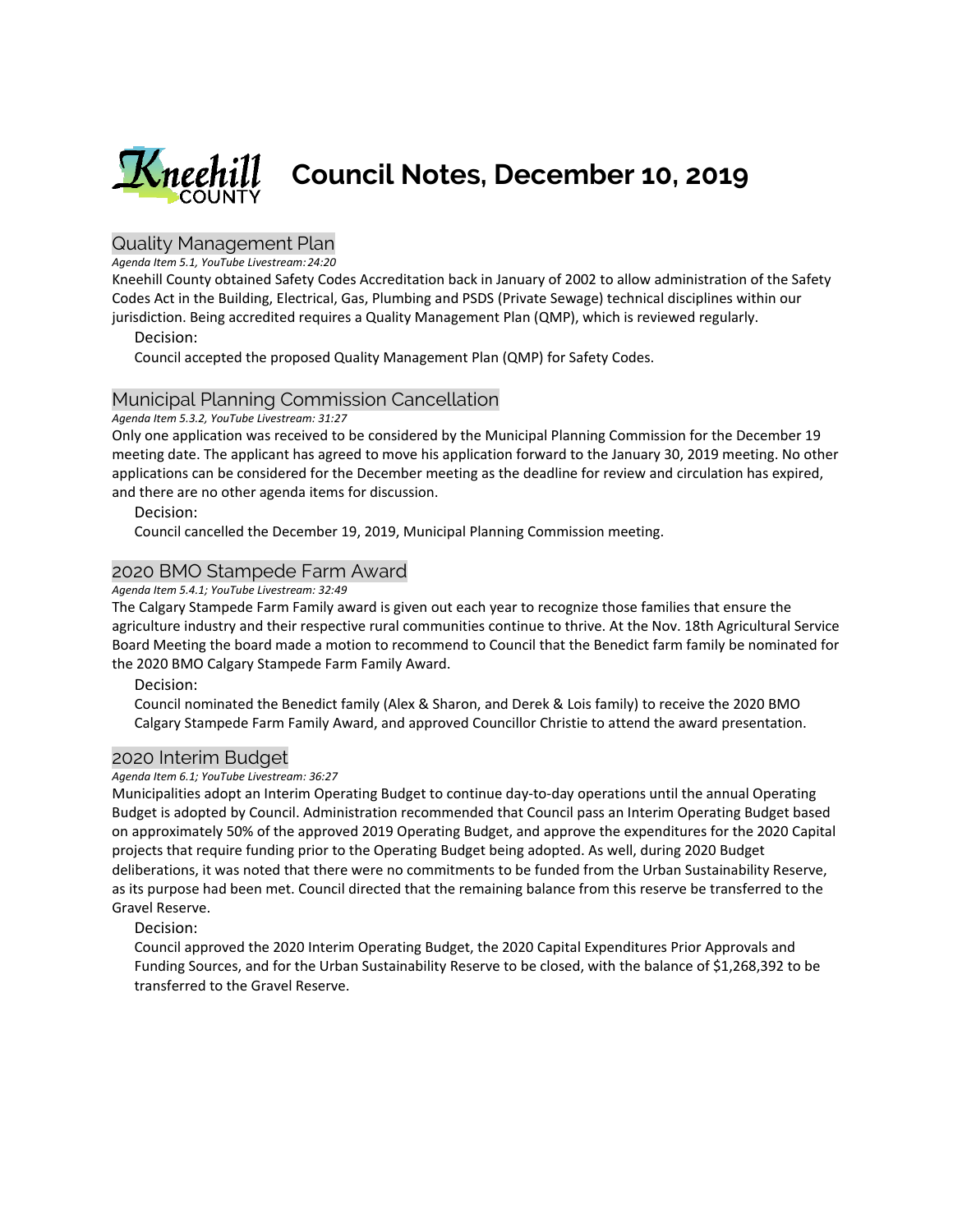# Tax Sale Public Auction Results

*Agenda Item 5.3.1; YouTube Livestream: 40:44*

On Monday, October 28 at 2pm, the annual Tax Sale Public Auction was held. There were 4 properties on the list. There were no bids on any of the properties and only one observer attended.

### Decision:

Council authorized the recommended purchase and sale of the associated tax-sale properties:

- The purchase of Plan OT at Township 31, Range 26, W4, Roll 31261443000 for \$1.00 by Kneehill County.
- The purchase of a Ptn of NE 20-32-23-W4, Roll 32232043000, for \$1.00 by Kneehill County.
- To sell Plan 00124861, Lot 1 containing 11.61 acres, Roll 35240523000 as per the Sale of Properties Policy 16-16.
- To accept the offer of \$800.00 for Plan 4761EH, Bock 8, Lot 12, Roll 31261244200, in the hamlet of Sunnyslope with the following conditions:
	- The purchaser to pay GST
	- The parcel be consolidated with Plan 4761EH, Block 8, Lots 9-11
	- The purchaser is to pay all transfer costs

# Designated Mobile Homes Public Auction

### *Agenda Item 6.3; YouTube Livestream: 48:36*

The Municipal Government Act states that the municipality must offer for sale at a public auction any Designated Manufactured Homes shown on its tax arrears list and it must be held between March 31, 2019 when the notice was sent to the owner and ending on March 31, 2020.

Decision: Council set the tax sale date for Designated Mobile Homes with tax arrears for Monday, February 3, 2020 at 11:00 am, with the reserve bids as follows:

- Roll 33260314500 be \$16,500
- Roll33260313700 be \$8,500

With the following conditions for each of the properties:

- Each property must not be sold for less than the reserve bid
- The purchaser takes possession of the property "as is"
- The purchaser is to pay all transfer costs
- The purchaser to pay GST
- The full purchase price must be paid by a certified cheque or cash by end of business, February 3, 2020.

# Human Resource Policy

*Agenda Item 8.1; YouTube Livestream: 56:51*

The Human Resource Policy needs to be updated on occasion to ensure that the County is aligned with legislative and legal updates. A full list of changes and updates to the Human Resources Policy is available in the Council Package.

## Decision:

Council approved Kneehill County's Human Resource Policy with recommended changes.

# Council Attendance at the Federation of Canadian Municipalities (FCM)

## *Agenda Item 8.2; YouTube Livestream: 1:13:37*

FCM is an annual convention attended by representatives from municipalities across Canada. The Convention is intended to offer training sessions, networking opportunities, and to determine lobby initiatives. A discussion was held by Council regarding FCM attendance, whether Council should to cease attending FCM, limit the number of Council members who attend every year, or continue to authorize Council's full attendance.

## Decision:

Council deferred the Agenda Item until the January 14, 2020, Council meeting.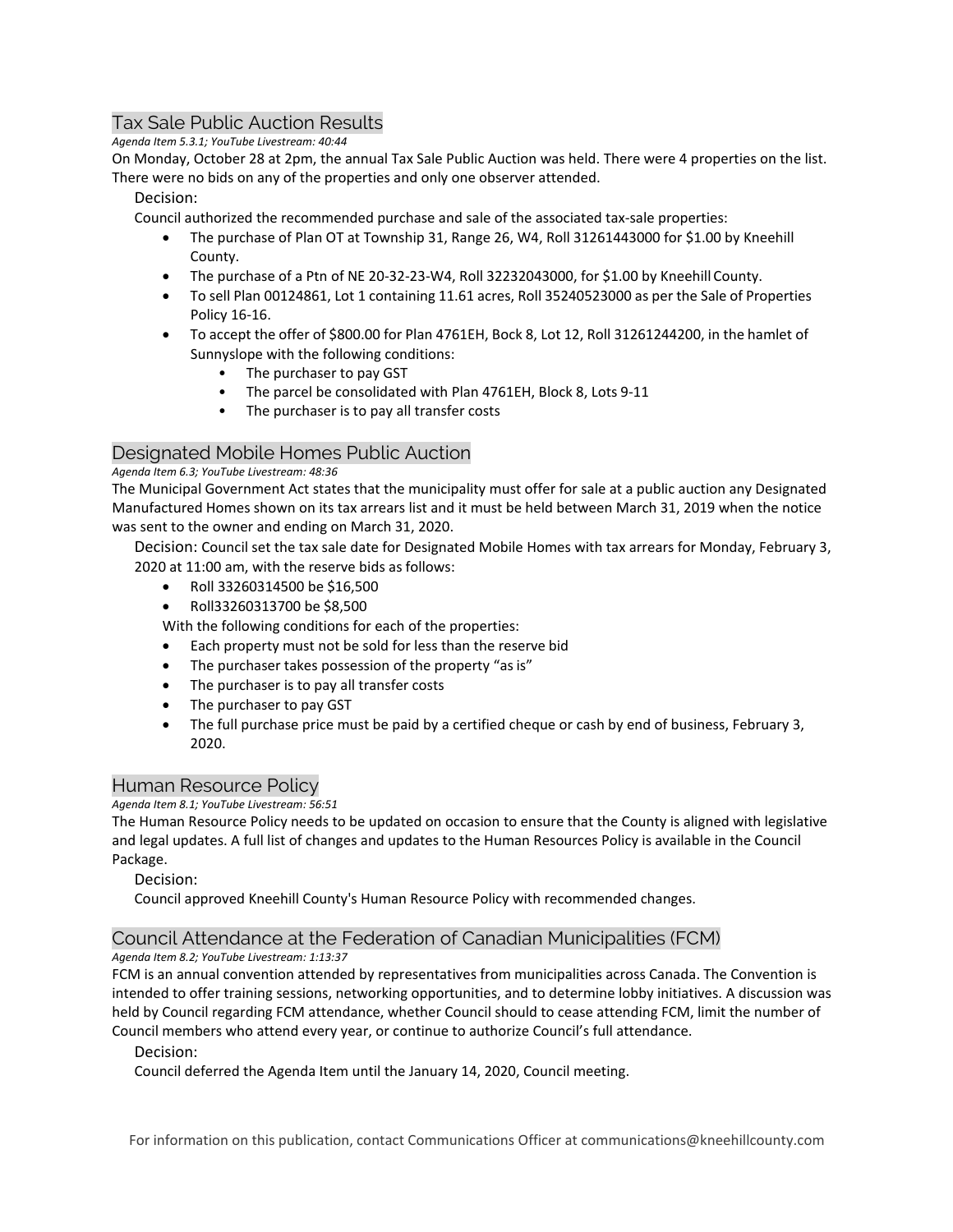# Canadian Badlands Letter of Support

*Agenda Item 8.3; YouTube Livestream: 1:55:30*

Following budget cuts to a number of areas and services vital to the Canadian Badlands Ltd, the organization has requested Council to write a letter on their behalf, asking for continued support from the Minister of Trade and Tourism.

Decision:

Council moved to provide a letter of support to Canadian Badlands Ltd. as they lobby the government for continued funding.

## Intermunicipal Collaboration Framework Agreement Red Deer County

#### *Agenda Item 8.4; YouTube Livestream: 1:57:32*

As a result of recent updates to the Municipal Government Act (MGA), the Province now requires all municipalities that share a common boundary to adopt an Intermunicipal Collaboration Framework (ICF) as well as an Intermunicipal Development Plan (IDP). Administration from both Kneehill County and Red Deer County have met to discuss the proposed ICF and have agreed on the items included in the attached draft document.

### Decision:

Council adopted Bylaw 1809, Intermunicipal Collaboration Framework with Red Deer County.

## Policy 15-3 Community Grants to Non-Profit Organizations

### *Agenda Item 8.5; YouTube Livestream: 2:00:48*

As part of Council's ongoing review of current policies, the Community Grants to Non-Profit Organizations policy was presented for Council to review. Some changes to the policy include updates to funding criteria, organization matching funds (money, volunteer labour, services, donated materials or equipment), and minimum project funding limit \$250.00. More details, and a full list of policy changes is available in the Council Package.

Decision:

Council approved Policy 15-3, Community Grants to Non-Profit Organizations, with changes as presented.

## Policy 15-10 Youth Sponsorship

*Agenda Item 8.6; YouTube Livestream: 2:04:55*

As part of Council's ongoing review of current policies, the Youth Sponsorship policy was presented for Council to review. Changes to the policy include lowering the Team Sponsorship to \$500.00, and lowering the Individual International Program to \$300.00.

Decision:

Council approved Policy 15-10, Youth Sponsorship, as presented.

## Policy 15-5 Kneehill County Scholarship Program

*Agenda Item 8.7; YouTube Livestream: 2:06:38*

As part of Council's ongoing review of current policies, the Scholarship Program policy was presented for Council to review. Changes to the policy include scholarship criteria, the essay topic changing each program year, and the process for approval.

Decision:

Council approved Policy 15-5, Kneehill County Scholarship Program, as amended.

## Policy 15-7, Recreation, Community, Arts & Cultural Events

*Agenda Item 8.8; YouTube Livestream: 2:08:59*

As part of Council's ongoing review of current policies, the Recreation, Community, Arts & Cultural Events policy was presented for Council to review.

### Decision:

Council approves Policy 15-7, Recreation, Community, Arts and Cultural Events.